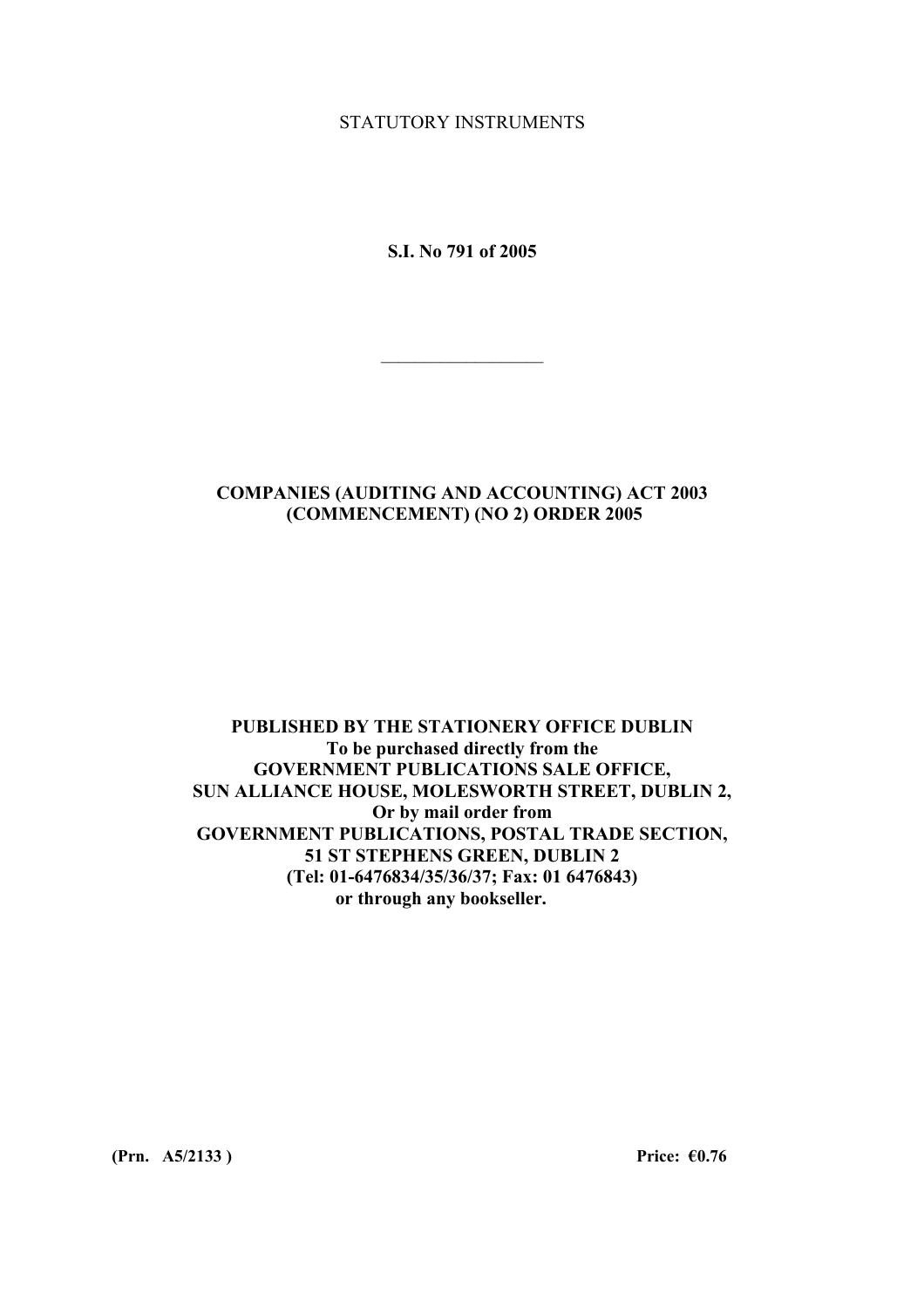## **S.I. No. 791 of 2005**

#### Companies (Auditing and Accounting) Act 2003 (Commencement) (No. 2) Order 2005

I, Michael Ahern, Minister of State at the Department of Enterprise, Trade and Employment, in exercise of the powers conferred on me by section 2 of the Companies (Auditing and Accounting) Act 2003 (No. 44 of 2003) and the Enterprise, Trade and Employment (Delegation of Ministerial Functions) (No. 2) Order 2004 (S.I. No. 808 of 2004), hereby order as follows:

1. This Order may be cited as the Companies (Auditing and Accounting) Act 2003 (Commencement) (No 2) Order 2005.

2. The 13th day of December, 2005 is appointed as the day on which the following provisions of the Companies (Auditing and Accounting) Act 2003 (No. 44 of 2003) come into operation:

- (a) sections 4 to 8;
- (b) sections 11 to 14;
- (c) section 15 (other than subsection (2));
- (d) sections 16 to 22;
- $(e)$  sections 30, 31 and 33;
- (f) sections 48 to 51;
- (g) section 58.

Given under my hand,

13<sup>th</sup> December 2005

Michael Ahern. Minister of State at the Department of Enterprise, Trade and Employment.

 $\mathcal{L}_\text{max}$  , where  $\mathcal{L}_\text{max}$  , we have the set of  $\mathcal{L}_\text{max}$